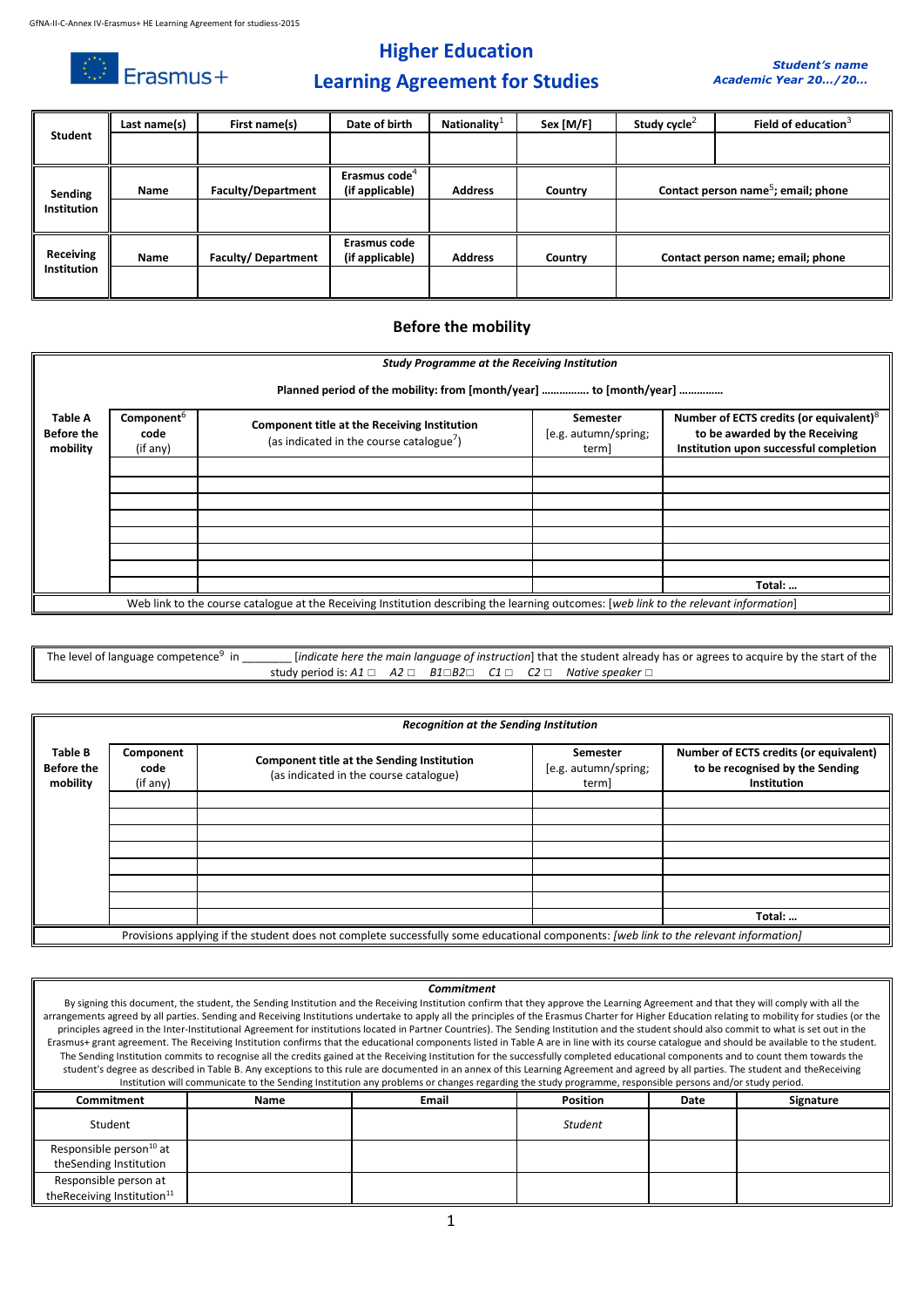

# **Higher Education Learning Agreement for Studies**

## **During the Mobility**

|                                    | <b>Exceptional changes to Table A</b><br>(to be approved by e-mail or signature by the student, the responsible person in the Sending Institution and the responsible person in the Receiving Institution) |                                                                                                         |                                                     |                                            |                                 |                                                     |  |  |
|------------------------------------|------------------------------------------------------------------------------------------------------------------------------------------------------------------------------------------------------------|---------------------------------------------------------------------------------------------------------|-----------------------------------------------------|--------------------------------------------|---------------------------------|-----------------------------------------------------|--|--|
| Table A2<br>During the<br>mobility | Component<br>code<br>(if any)                                                                                                                                                                              | <b>Component title at the Receiving</b><br><b>Institution</b><br>(as indicated in the course catalogue) | <b>Deleted</b><br>component<br>[tick if applicable] | Added<br>component<br>[tick if applicable] | Reason for change <sup>12</sup> | Number of<br><b>ECTS</b> credits<br>(or equivalent) |  |  |
|                                    |                                                                                                                                                                                                            |                                                                                                         | X                                                   |                                            | Choose an item.                 |                                                     |  |  |
|                                    |                                                                                                                                                                                                            |                                                                                                         |                                                     | ⊠                                          | Choose an item.                 |                                                     |  |  |

|                                    | Exceptional changes to Table B (if applicable)<br>(to be approved by e-mail or signature by the student and the responsible person in the Sending Institution) |  |                                                     |                                            |                                        |  |  |  |
|------------------------------------|----------------------------------------------------------------------------------------------------------------------------------------------------------------|--|-----------------------------------------------------|--------------------------------------------|----------------------------------------|--|--|--|
| Table B2<br>During the<br>mobility | Component<br>Component title at the Sending Institution<br>code<br>(as indicated in the course catalogue)<br>(if any)                                          |  | <b>Deleted</b><br>component<br>[tick if applicable] | Added<br>component<br>[tick if applicable] | Number of ECTS credits (or equivalent) |  |  |  |
|                                    |                                                                                                                                                                |  |                                                     |                                            |                                        |  |  |  |
|                                    |                                                                                                                                                                |  |                                                     |                                            |                                        |  |  |  |

## **After the Mobility**

|                                  | <b>Transcript of Recordsat the Receiving Institution</b>                            |                                                                                        |                                                                         |                                                     |                                                          |  |  |  |  |
|----------------------------------|-------------------------------------------------------------------------------------|----------------------------------------------------------------------------------------|-------------------------------------------------------------------------|-----------------------------------------------------|----------------------------------------------------------|--|--|--|--|
|                                  | Start and end dates of the study period: from [day/month/year]  to [day/month/year] |                                                                                        |                                                                         |                                                     |                                                          |  |  |  |  |
| Table C<br>After the<br>mobility | Component<br>code<br>(if any)                                                       | Component title at the Receiving Institution<br>(as indicated in the course catalogue) | Was the component<br>successfully completed<br>by the student? [Yes/No] | <b>Number of ECTS</b><br>credits<br>(or equivalent) | Gradesreceived<br>at the Receiving<br><b>Institution</b> |  |  |  |  |
|                                  |                                                                                     |                                                                                        |                                                                         |                                                     |                                                          |  |  |  |  |
|                                  |                                                                                     |                                                                                        |                                                                         |                                                     |                                                          |  |  |  |  |
|                                  |                                                                                     |                                                                                        |                                                                         |                                                     |                                                          |  |  |  |  |
|                                  |                                                                                     |                                                                                        |                                                                         |                                                     |                                                          |  |  |  |  |
|                                  |                                                                                     |                                                                                        |                                                                         |                                                     |                                                          |  |  |  |  |
|                                  |                                                                                     |                                                                                        |                                                                         | Total:                                              |                                                          |  |  |  |  |

|                                         | Transcript of Recordsand Recognition at the Sending Institution                     |                                                                                                   |                                                                |                                                                           |  |  |  |
|-----------------------------------------|-------------------------------------------------------------------------------------|---------------------------------------------------------------------------------------------------|----------------------------------------------------------------|---------------------------------------------------------------------------|--|--|--|
|                                         | Start and end dates of the study period: from [day/month/year]  to [day/month/year] |                                                                                                   |                                                                |                                                                           |  |  |  |
| <b>Table D</b><br>After the<br>mobility | Component<br>code<br>(if any)                                                       | Title of recognised componentat the Sending Institution<br>(as indicated in the course catalogue) | <b>Number of ECTS credits</b><br>(or equivalent)<br>recognised | Grades registered at the<br><b>Sending Institution</b><br>(if applicable) |  |  |  |
|                                         |                                                                                     |                                                                                                   |                                                                |                                                                           |  |  |  |
|                                         |                                                                                     |                                                                                                   |                                                                |                                                                           |  |  |  |
|                                         |                                                                                     |                                                                                                   |                                                                |                                                                           |  |  |  |
|                                         |                                                                                     |                                                                                                   |                                                                |                                                                           |  |  |  |
|                                         |                                                                                     |                                                                                                   |                                                                |                                                                           |  |  |  |
|                                         |                                                                                     |                                                                                                   | Total:                                                         |                                                                           |  |  |  |